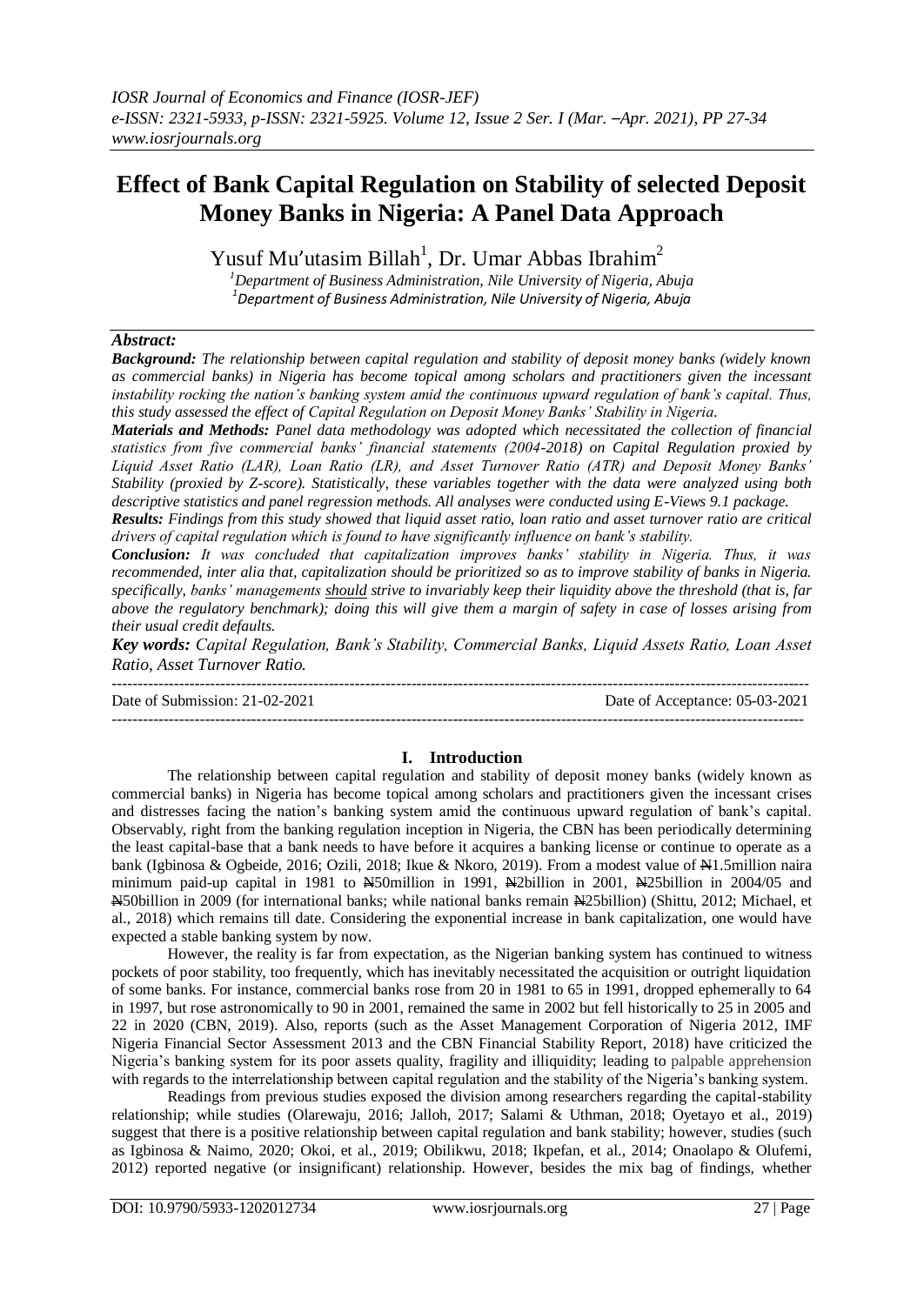strong capital base – as being clamored for by the CBN – automatically stabilize the banking industry is generating concerns and appears to have received no substantial empirical attention. Evidence from published studies show that avalanche of existing studies is devoted to financial performance (mostly profitability) of banks despite the fact that bank stability is of utmost importance to the regulatory authorities. Therefore, it is against this background seeks to econometrically analyze the effects of capital regulation and banking stability of selected listed commercial banks using evidence from Nigeria.

Commercial banks are the focus on this study because of their unrivalled financial hegemony. This study spans from 2004 to 2019. The choice of this period is because of the unprecedented capital regulation witnessed during this period and also because of the instability that was experienced by some banks. The outcomes of this study are significant to the government and its policy-makers, analysts (especially researchers) and the general public. As for government, this study outcomes will be an eye-opener on capital-stability interrelationship, thus, enabling policy-makers (like the Ministry of Finance and CBN) to come-up with more effective policies to stabilize the banking system. Also, this study will serve the various needs of analysts and researchers; by improving their knowledge-base while serving as reference-point in their discussions.

# **1.2 Research objectives**

Generally, this study examines the effect of bank capital regulation on stability of selected deposits money banks in Nigeria. In specifics, this study seeks to:

- i. determine the significant effect of liquid asset ratio on bank's stability in Nigeria.
- ii. critically ascertain the significance of loan ratio on bank's stability in Nigeria.
- iii. investigate the significance of asset turnover ratio on bank's stability in Nigeria.

# **1.3 Research questions**

This study answers the underlisted questions:

- i. What significant effect does liquid asset ratio have on bank's stability in Nigeria?
- ii. What significant effect does loan ratio have on bank's stability in Nigeria?
- iii. How significant is the effect of asset turnover ratio on bank's stability in Nigeria?

## **1.4 Research hypotheses**

This study is guided by these underlisted null hypotheses:

- H01: Liquid asset ratio does not have significant effect on bank's stability in Nigeria.
- H02: Loan ratio has no significant effect on bank's stability in Nigeria.
- H03: Asset turnover ratio has no significant effect on bank's stability in Nigeria.

# **II. Literature Review**

## **2.1 Conceptual Review**

Capital regulation connotes the regulatory process of determining the amount of capital needed by a bank to remain financial healthy and sound. Specifically, it is a measure of bank's solvency to withstand the risks emanating from its operations. in banking busines, adequate capitalization is a topical issue because banks trade with depositors' money for their survival, thus, they must strive to ensure that they are adequately capitalized at any time so as to continue to earn their depositors' trusts (Ejoh and Iwara, 2014). The choice of capital regulation as instrument of regulation has been less controversial than regulation per se. Firstly, the viability of capital in checking bank's exorbitant risk while decreasing bankruptcy likelihood is challenged. The universal contention is that capital is a cushion to forestall insolvency. Consequently, the calculus behind the logic of forcing banks to be well capitalized is aimed at decreasing bankruptcy probability (Ngo, 2016). However, researchers differ with regards to bank's capital adequacy hypothesis, on the grounds that capital increase may exacerbates banks' risk-taking propensity (**Cs)** which is the bane of the 2008/09 financial crisis (**Cs)**. Besides, regardless of whether capital prerequisites strongly influence bank's real capital choice remains an unsettled issue. This is because existing empirical works bank capital necessity adequacy vis-à-vis real capital levels has differentiating results (Martnova, 2015). Nevertheless, the general belief is that the fundamental purposes of regulating banks' capital is to ensure bank stability by reducing the risk of banks' operational failures, maintaining the confidence in the system and limiting losses to all the stakeholders including the government and economy. Notably, capitally weak banks usually depict low liquid asset ratio, poor loan ratio and poor asset turnover. Thus, regulating bank's capital is expected to be synonymous with these constructs.

**Liquid Asset Ratio (LAR):** This is the ratio of liquid Assets (LA) to Deposit Ratio (DR), which is LA/DR. Liquid asset includes, cash and cash equivalent, stocks, bonds and bank deposits. LAR depicts the efficiency of management; a firm's ability to settle its short-term obligations. The minimum recommendation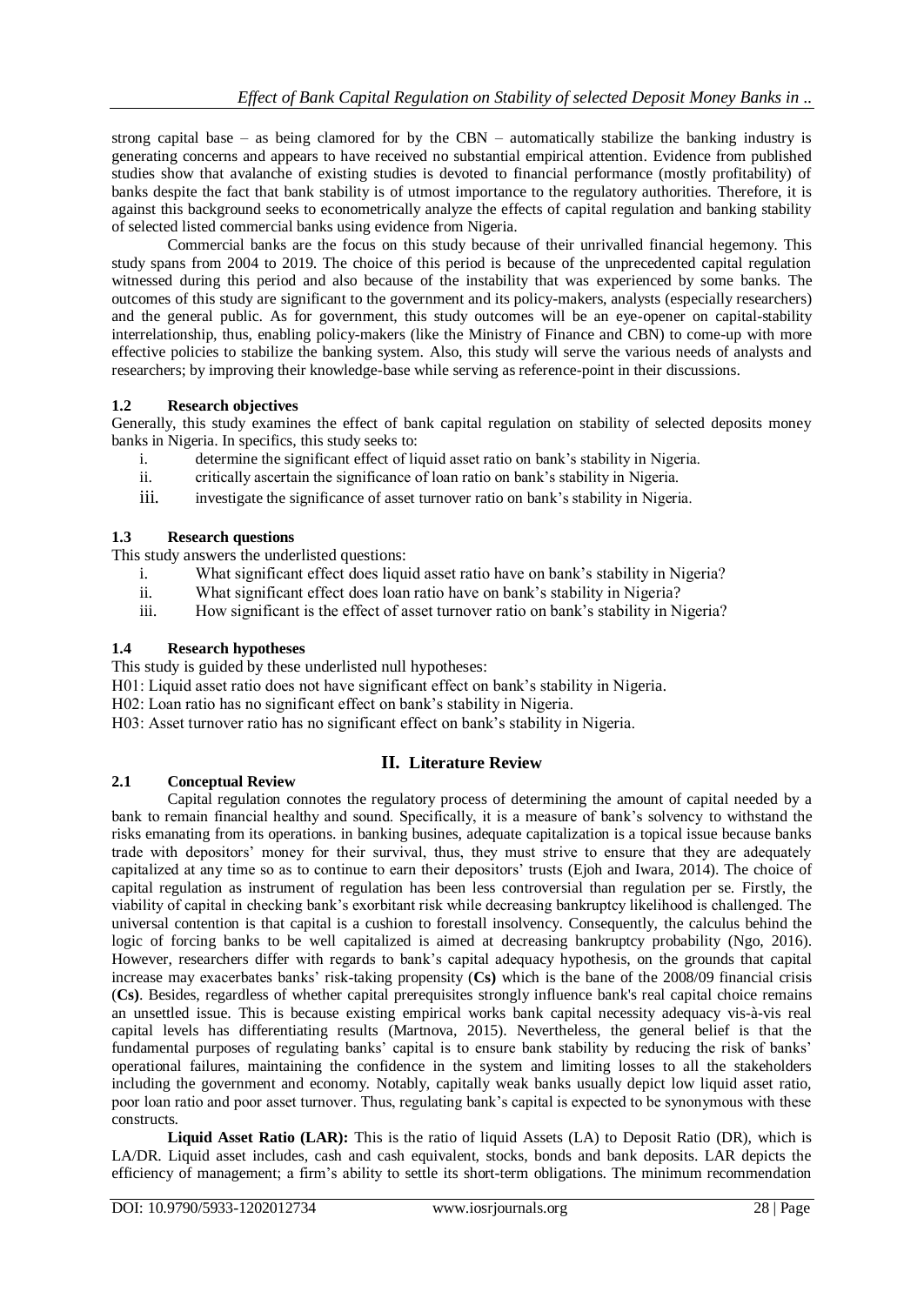(general benchmark) is 1.0; thus, the lesser the value from 1, the worse the illiquidity, conversely, the more it increases beyond 1, the better the liquidity position. Thus, whenever a bank is declared to be illiquid, it means that its liquidity value has fallen below 1. Konboye and Nteegah (2018) noted that a capitally adequate bank usually doubles the general benchmark threshold so as to absorb shocks which is characteristically of banking business.

Loan Ratio (LR): This connote banks' Loan to Total Asset ratio, that is, L/TA. Also, bank loan depicts management efficiency. Preponderance of bank asset are domiciled in loans because the general trajectory is that the more the loans, ceteris paribus, the more the income generated by banks. This justifies why interest income is the single largest revenue-earning item on banks' statement of income. Thus, the higher the LR, the higher the capital efficiency of bank. in view of the significance of LR, regulators use it to determine the capital adequacy. Taiwo et al. (2017) noted that increase in capital regulation translates into higher LR.

**Asset Turnover Ratio:** This is an indicator of the efficiency with which a company is deploying its asset. ATR  $=$  Revenue/Total Asset. This ratio depicts assets utilization efficiency, bank exists to utilize their assets to generate revenue; higher turnover of assets is needed for banks to survive and grow. Capitally inadequate firm are equally inefficient (Obilikwu, 2018); they experience challenge in efficiently utilizing their assets due to higher frequency of poor asset quality.

# **2.1.2 Concept of Bank Stability**

In this study, banking stability, according to Sere-Ejembi et al (2014), Ozili and Thankom (2018) connotes condition wherein individual financial institutions are sufficiently buoyant to adequately perform their financial intermediation obligation, without seeking assistance or interference from third-party like the regulatory/supervisory institutions or the government. Based on this definition, one pauses and asks – is Nigerian financial system stable? Well, judging by the activities in the last four decades, one might be forced to say otherwise. Following the last (2009) banking crises, the authorities took comprehensive sets of remedial measures notable of which was the injection of "fresh" liquidity into the banking industry. Igbinosa and Naimo (2020) that considerable liquidity was infused – depositors' blanket guaranty, and for interbank including prior banks' credits lines was given – specifically the rationale behind Assets Management Company of Nigeria (AMCON) establishment designated to buy banks' nonperforming loans in return for zero-coupon securities and infuse capital so as to zero capital – guidelines and oversight were reinforced and corporate governance was improved (Ozili, 2019). However, despite these measures, risks still exists. The Nigerian Financial Sector Stability Assessment Reports (2013), noted that the system continuously characterized by frail governances including unclear ownership frameworks, defective accounting system and endemic corruptions perceptions. The weaknesses are highlighted by failures including the several under-capitalizations of several banks which further contributed banks' consolidations, aside the reduction from 89 banks in 2005 to 25 banks in 2005, and from 2005 to 18 banks in 2012, before the new banking license were issued to five banks (Ikue & Nkoro, 2019) bring the total to 22.

Generally, studies ((Runkle, 1993; Beck et al., 2007; Demirgüç-Kunt et al., 2008; Laeven & Levine, 2009; Čihák & Hesse, 2010) agree that, at the individual institutions level, the z-score remains a common measure of stability. It unequivocally looks at cushions (capitalization and returns) with risk (returns instability) to gauge a bank's dissolvability risk. In financial literature, z-score is mathematically characterized as:  $z \equiv$  $(k+\mu)/\sigma$ , where k connotes equity capital as percent of assets,  $\mu$  is return as percent of assets, and  $\sigma$  connotes assets returns standard deviation as an intermediary for return volatility. Although the z-score has gained wide prominence and applicability in finance literature, nevertheless, it suffers from few impediments as a proportion of financial dependability. Its main limit is that it explicitly depends on financial information, **C**. This implies that its applicability and usefulness is solely based on the underlying reporting cum auditing structure. Should financial establishments can streamline the accounting information, the z-score may give an excessively certain evaluation of the financial organizations' dependability. Furthermore, the z-score takes a gander at individual financial establishment independently, conceivably ignoring the risk that a default in one financial institution can spillover to others within the financial system, **C.**

## **2.3 Theoretical Framework**

This study adopted the buffer theory of capital adequacy. The theory argues that regulating banks' capital provide a 'buffer' of excess capital to prevent the situation where financial intermediation function will be crippled due to risks. Banking operations are coiled with risks, else, capitally volatile banks risk being consumed. Capital requirements constitute the main banking supervisory instrument in Nigeria (Oyetayo et al., 2019). The CBN less intervenes in banks' activities, though it unswervingly carry-out on-the-spot financial assessment, and occasionally, it assigns its on-site examination to independent auditors (Salami & Uthman, 2018). During the examination, bank capital adequacy tops the list, thus, its breach is regarded as a major banking legislation infringement that attract serious penalty from the CBN (Michael e al., 2018). Banks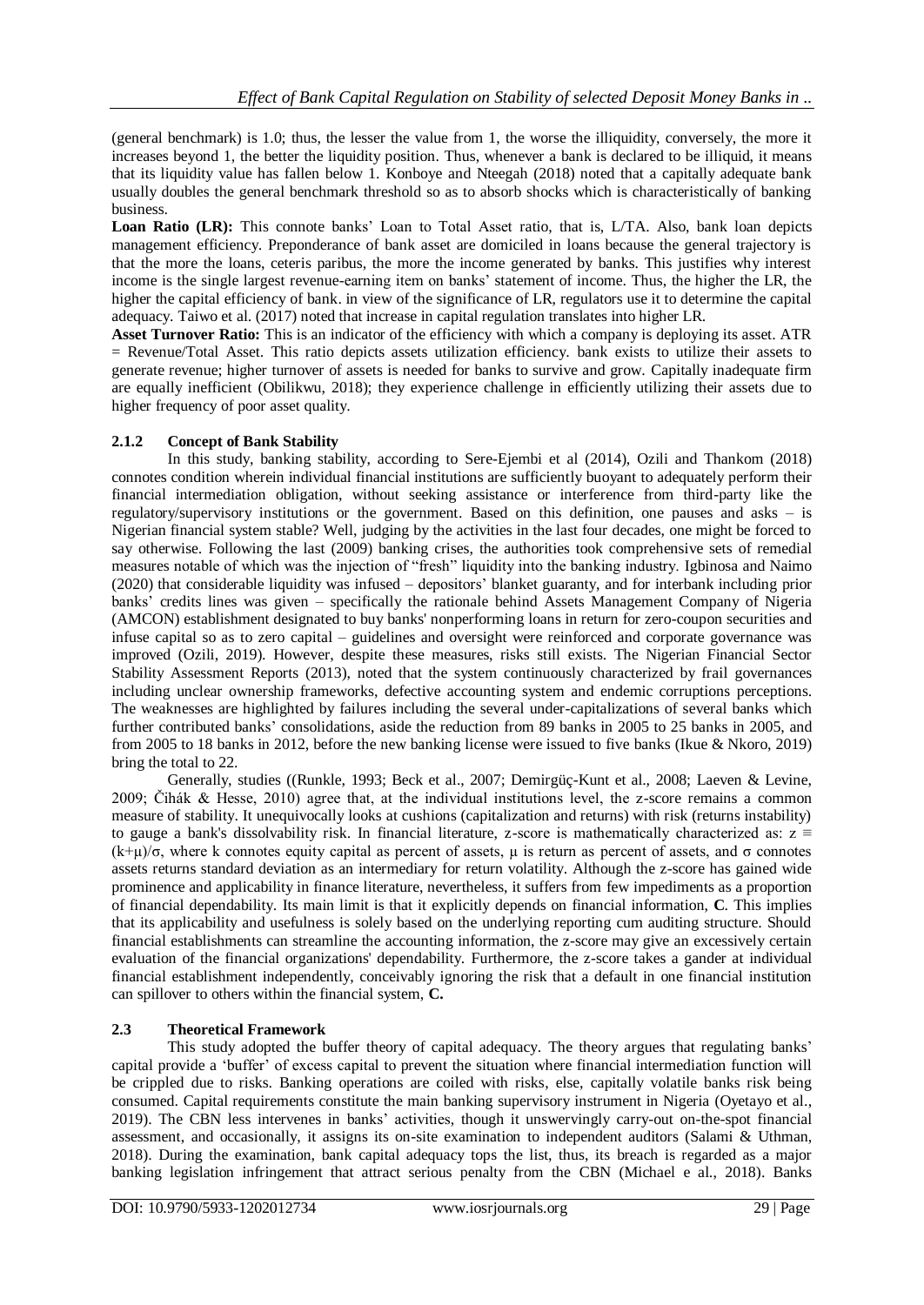remaining undercapitalized for a long-term risk liquidation. As a reminder, the revocation of operating licenses of fourteen banks during the 2004/05 bank capitalization in Nigeria is a case-in-point. Banks will require more capital should they fail to optimally mobilized deposits (Obilikwu, 2018).

Capital is more solid, reliable and useful for making long-term investment plans. Banks' ability to generate adequate deposits forestalls the capital-base from being dissolved. The cradle hypothesis predicts that bank moving toward the administrative least capital proportion may have a motivation to support capital and lessen risk to keep away from the administrative expenses set-off by capital prerequisites breach. Notwithstanding, ineffectively capitalized banks may likewise be enticed to take more risk with the expectation that higher expected returns will assist them with expanding their capital. This marks one way in which risks identifying with lower capital sufficiency influences banking tasks. In case of bankruptcy, bank, its customers as well as the Nigeria Deposit Insurance Corporation (NDIC) absorbed the risks. Currently, NDIC pays a limit of N200,000 to a client should a bank fail (that is, liquidates). Thus, clients are worried about bank's capital situation at unsurpassed. Banks are required to protect and pay 15/16 of deposits liabilities increased by 1% to NDIC to empower their customers benefit from the plan. Though this NDIC practice could be found across nations, however, it fluctuates in sum.

#### **2.4 Empirical Review**

Preliminary research reveals that noticeable empirical attempts have been made by researchers to examine the influence of capital regulation on banks in Nigeria with the length of period covered by this study. For instance, Okafor et al. (2010) used a Least Square Dummy Variable (LSDV) model to examine how capital adequacy affect bank earnings and profitability in Nigeria using panel data (2000-2003) from 10 strong banks and 10 weak banks. They found that capital adequacy effect on bank performance strongly affect weak banks' performance but weakly affect strong banks' performance. Olamide (2016) employed regression to analyzed the data (1985:01-2010:04) collected from the entire banking industry and found that capitalization has significantly driven credit creation of the commercial banks in Nigeria. In the same vein, findings from the study by Amahalu, et. al. (2017) using regression analysis to test the data (2010-2015) generated from the entire banks showed that a significant positive relationship exists between capital adequacy and financial performance. This agrees with the findings by Ejoh and Iwara (2014), Usman and Fadipe (2014) and Oleka and Mgbodile (2014), Apere (2016), Torbira and Zaagha (2016), Udom and Eze (2018), Micheal et al. (2019), Oyetayo et al. (2019). Studying the relation between capital adequacy ratio and banking risks in Nigeria, Abba et al. (2013) tested data (2007-2011) obtained from 12 banks using regression approach and found that capital adequacy reduces risk levels.

Conversely, using ordinary Least square used data (1999-2008) collected from five banks, Onaolapo and Olufemi (2012) assessed how capital adequacy on Nigerian banking sector profitability and found that return on capital employed, return on assets, efficiency ratio has insignificant effect on the Nigerian banking sector capital adequacy ratio. Similarly, Ikpefan (2013) used regression method to test the panel data (1986- 2006) and found that shareholders fund/Total Assets negatively impact banks' asset returns. Using panel least square to test data (2006-2014) obtained from five banks and found that capitalization has insignificant positive impact on bank performance in Nigeria. Another more recent study by Igbinosa and Naimo (2020) using a panel least square regression method to test data (2007-2016) sourced from four sub-Saharan African countries found that capital adequacy has a statistically negative effect on bank stability. Corroborating this finding, comparative study by Ugwuanyi and Ewah (2015) used a t-test statistical method to test data (2000-2009) collected from the entire banking industry to perform a pre-and-post bank performance comparative analysis due to capital increase. The authors found insignificant difference in bank performance between the pre- and post-bank performance despite the capital increase. While this study was supported by similar study by Ugwuanyi and Ewah (2015) who used chow method to test data (2006-2012) collected from 10 banks aided by the use of CAMEL framework and Ikwuagwu et al. (2016) reported that capital restructuring has statistically insignificant effect on commercial banks' performance, it was contradicted by Agbeja et al. (2015).

Apparently, findings from related and relevant documented empirical studies have shown that conflicting results have been produced. Majorly, the findings have been largely divided alongside significance or insignificance of capital regulation vis-à-vis different endogenous variable (risks, profitability and bank's value). Apart from the mixed findings, very few studies have tested the capital-stability relationship besides the recent study by Igbinosa and Naimo (2020), yet, it is conventional that stability is foremost to bank's survival. It connotes the soundness of bank to absorb shocks arising from their financial intermediation without affecting their operational efficiency. It is far more than profitability which connotes ability to generate consistent profits. This implies that a bank has to be stable before being profitable. This therefore justifies and strengthen the necessity of this study.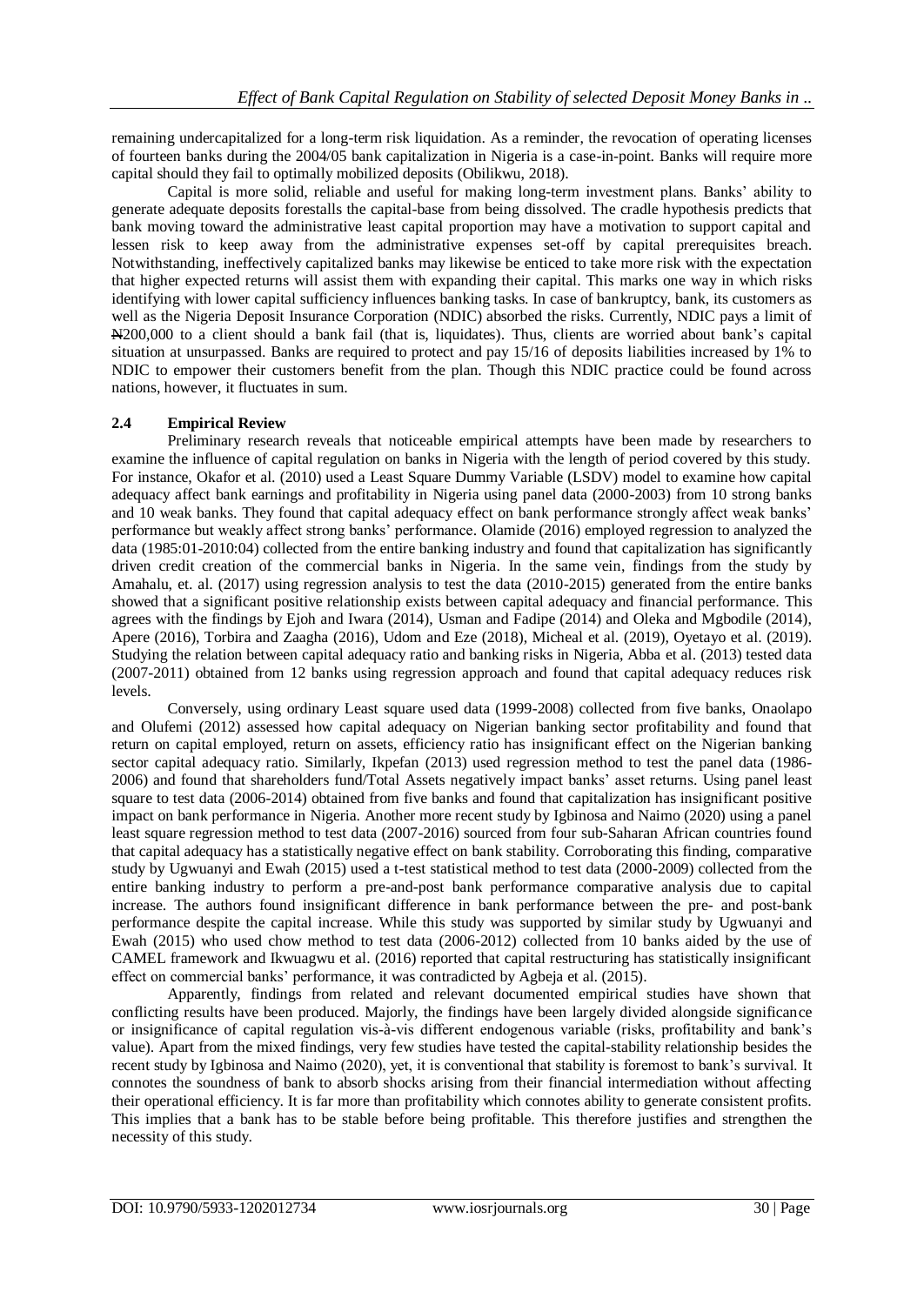#### **III. Methodology**

This study adopts the quantitative methodology which relies on numerical data and scientific techniques to validate hypotheses. Specifically, the ex-post facto research design which utilizes existing data on past events (Onwumere, 2009); such data are already in existence as such they are incontrollable. This implies it is an empirically-based research process that denied researcher's interference o direct control over the independent variables. Specifically, this study sought to address the problem of uncertainties surrounding the effect of capital regulation in Nigeria and how it affects bank stability, hence, the justification for adopting expost facto research design.

This research covers the entire commercial banks existing in Nigeria as at December 31 2018. According to the Updated List of Deposit Money Banks (DMBs) information released by the CBN (2017), there are twenty-two (22) non-interest-based banks but information obtained from the Securities Exchange Commission (SEC) website shows that only sixteen (16) of these banks are listed. Thus, this study population covers the entire listed commercial banks in Nigeria.

The sample size of this study is five (5) banks, namely, Access, United, Guarantee Trust, Unity and Wema Bank Plc. A simple random sampling was used to select these banks. In this sampling, sample selection is purely due to chance (Alvi, 2016). It is the most random of sampling methods.

This study utilized only secondary data sourced from the annual reports of the sampled banks from 2004 to 2019. Panel data involving both time-series and cross-sectional data is used. The time-series data were taken for the period between 2004 and 2019, while the cross-sectional data were taken from selected commercial banks. The adoption of the panel data was prompted by the requirement of the model and tool of analysis adopted and that the variables of the study consist of Capital Regulation and Bank's Stability in Nigeria. The Z-score used to measure banking system stability and the Liquid Asset Ratio (LAR), Loan Ratio (LR), and Asset Turnover Ratio (ATR) are extracted from the Notes to the Accounts and Statement of Financial Position (that is, Balance Sheet) respectively.

This study adopted econometric approach by employing the panel regression analysis using E-Views 9.1 package. The panel data model encompasses longitudinal or cross-sectional time –series data which allows for the cross-time observation of behavioral entities. Its preference in this study because it helps to account for individual heterogeneity, besides providing more informative data, variability, degree of freedom cum efficiency as well as less co-linearity among research variables, (Gujarati & Sangeetha, 2007). To improve the robustness of findings, panel regression diagnostics such as panel normality test and Hausmann test were performed. By expressing the general prediction equation in the variables under consideration, we have:

*Bank Stability (BSTAB) = ƒ(CAPREG)- - - - - - -i*

The functional equation model above is re-written in econometric form as follow:

 $BSTAB_{it} = Q_0 + Q_n [(\text{CAPREG})_{it}] + \mathcal{E}_{it}$  *- - - - -ii -ii* 

By specifying the Capital Regulation into the three characteristics [Liquid Asset Ratio (LAR), Loan Ratio (LR), Asset Turnover Ratio (ATR)] and Bank Stability proxied by Z-score, we have:

 $BSTAB_i = f(\eta_0 + \eta_1 LAR_{i} + \eta_2 LR_{i} + \eta_3 ATR_{i} + \varepsilon_{i} t$ 

Where:  $\eta_1 - \eta_3$  = Beta coefficients of the explanatory variables;

LAR  $_{it}$  = a vector of size of ratio of LAR variables of bank, i in time, t;

 $LR_{it}$  = a vector of LR variables of bank, i in time, t;

 $ATR_{it}$  = a vector of ATR variables of bank, i in time, t;

Expected signs of the apriori are: LAR  $\beta$ >0, LR;  $\beta$ >0 and ATR  $\beta$ >0

**Z score:** as a measure of banking system stability, it is computed as follows (Mercieca et al., 2007):

 $Z$  – score = ROA +  $\underline{E}$ 

$$
\frac{A}{\sigma\left(\text{ROA}\right)}
$$

where:

ROA = Returns on Assets  $E =$ Equity

 $A =$ Assets

σ(ROA) = standard deviation of return on assets

#### **IV. Analyses and Findings**

#### **4.1 Analyses 4.1.1 Descriptive Analysis**

#### **Table 1: Panel Descriptive Results**

|         | <b>BSTAB</b> | LAR      | LK       |          |
|---------|--------------|----------|----------|----------|
| Mean    | 40.58775     | 26.74838 | 39.05857 | 1.25128  |
| Maximum | 966.0922     | 166.5231 | 56.26652 | 55.35152 |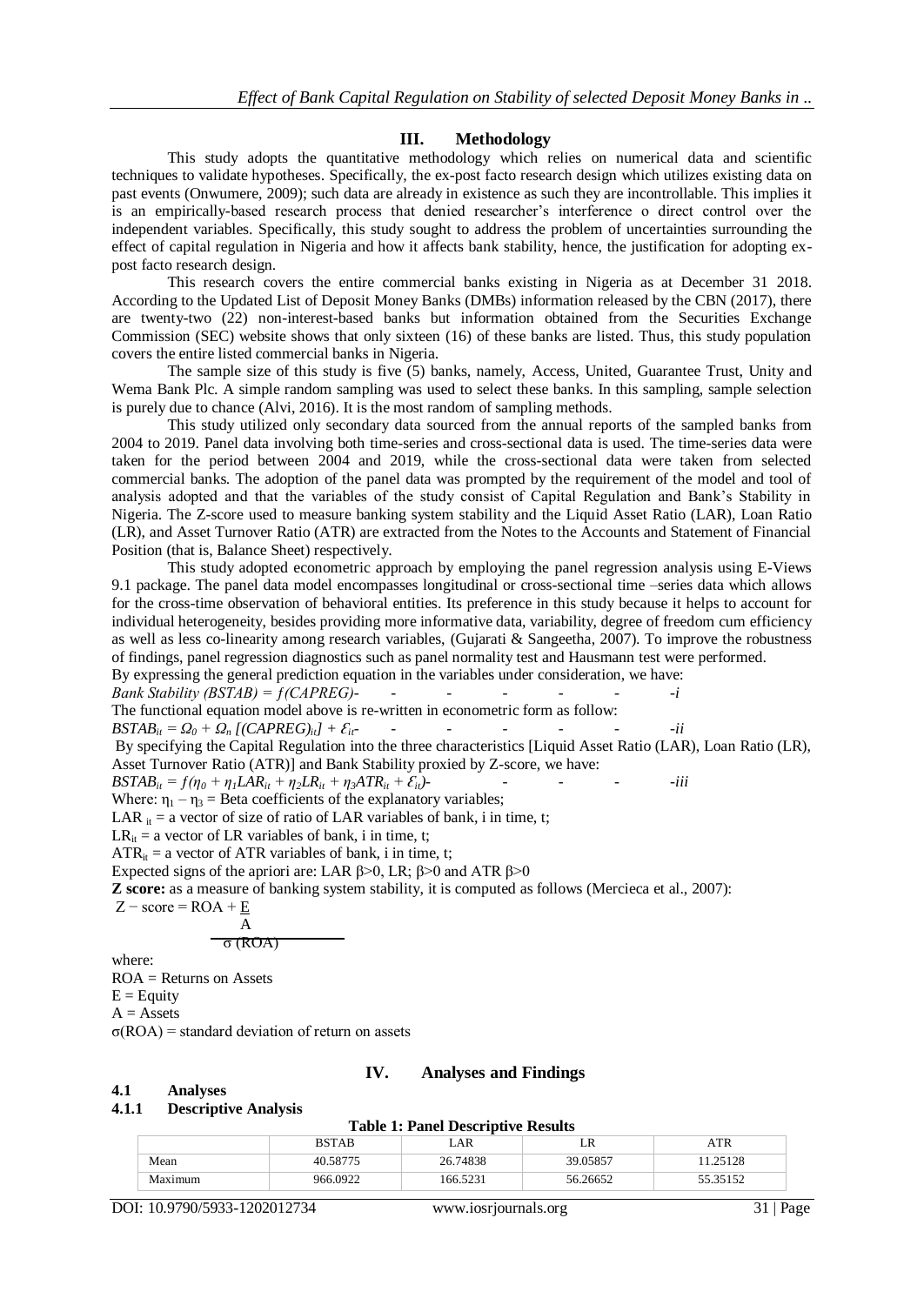| Minimum             | $-2.839050$ | 2.249217 | 5.723706    | 5.522658 |
|---------------------|-------------|----------|-------------|----------|
| Std. Dev.           | 138.4232    | 22.99559 | 12.06626    | 5.813233 |
| <b>Skewness</b>     | 5.373780    | 3.182708 | $-0.481362$ | 5.982263 |
| Kurtosis            | 33.14098    | 19.44337 | 2.602177    | 45.53655 |
| Jarque-Bera         | 3199.965    | 971.5722 | 3.390939    | 6101.587 |
| Probability         | 0.000000    | 0.000000 | 0.183513    | 0.000000 |
| <b>Observations</b> | 80          | 80       | 80          | 80       |

*Source: Author's Computation using E-Views, 9.1*

The descriptive results show that BSTAB shows a mean and std. dev. values of 40.58 and 138.42 which indicates that there is wide variation with regards to selected banks' stability as supported by the max. and min. values of 966.09 and -2.83. Impliedly, this means that BSTAB varies widely across banks; while some banks have high stability; some banks have low stability. BSTAB is positively skewed (5.37) with a leptokurtic value of 33.14 that suggests the existence of major fluctuations with the observed period. The implication of this is that notable instabilities have been recorded within the period of observation.

The LAR shows a mean and std. dev. values of 26.74 and 22.99 which implies that there is high variation with regards to the studied banks' LAR as confirmed by the max. and min, values of 166.52 and 2.24; suggesting that the banks' loans-to-assets ratio differ widely across sampled banks. The implication of which is that some banks credit extension far outweighs their assets; while the reverse is the case for some banks. LAR is positively skewed (3.18) with a leptokurtic value of 19.44 which suggests the existence of major fluctuations with the observed period.

Also, the LR shows an average value of 39.05 and a std. dev. of -0.48 which indicates that there is a wide variation with regards to the selected banks' LR. This is supported by the max. and min, values of 56.26 and 12.06 that suggests that the banks' LR widely deviated. This implies that the liquidity of studied banks is not spread evenly across sampled banks and this implies that some banks are not strong in terms of high liquidity. This further buttresses the looming instability crises in the Nigerian banking industry. LR is negatively skewed (-0.48) with 2.60 platykurtic value which suggests the existence of major fluctuations with the observed period.

Furthermore, the ATR has a mean and std. dev. values of 11.25 and 5.81. This implies that wide deviation exists among the selected banks in distribution of ATR. This is further attested to by the range between the max. and min. values of 55.35 and 5.52. Financially, this suggests that wide difference exists in the selected banks' efficiency. This also attests to the perceived instability brewing in the nation's banking industry as efficiency performance is widely dispersed. ATR is positively skewed (5.98) with a leptokurtic value of 45.53 which suggests the existence of major fluctuations with the observed period. The implication of this is that notable ATR have been recorded within the period of observation.

From the Normality Test result above, it is conspicuous that not all the variables [BSTAB (pvalue=0.0000), LAR (p-value=0.0000), LR (p-values=0.1835) and ATR (p-value=0.0000)] have a p-value higher than 0.05 (5%). And for presence of abnormality in the data distribution, econometricians agreed that the probability value (simply known as the p-value) should be less than 5%. However, it is evident from the above that only the variable (LR) has its p-values higher than 5% unlike the remaining variables (BSTAB, LAR and ATR).

## **4.1.2 Econometric Analysis**

Result from the Hausman test shows that a Chi-Sq. statistic has a value of 8.110975 with a p-value of 0.0021 which is lower than the 5% critical significance level, the implication of which is that the Fixed Effect Model is the most appropriate for our regression model and is therefore adopted.

Apparently, from the FEM results below, the LAR has a positive coefficient value of 0.4118 and a pvalue of 0.0019 on BSTAB. This means that 1% increase in LAR will lead to 41.18 percent decrease in bank stability. The result is significant in view of the p-value. Also, the LR has a positive coefficient value of 0.1305 and a p-value of 0.0042 on BSTAB. This means that 1% increase in LR will lead to 13.05 percent decrease in banks' stability. The result is significant in view of the p-value. Furthermore, the ATR has a positive coefficient value of 0.2497 and a p-value of 0.0077 on BSTAB. This means that 1% increase in ATR will lead to 24.97 percent increase in the banks' stability. The result is insignificant in view of the p-value.

| <b>Table 2: FIXEG-EITECT REGLESSION RESULTS</b> |  |  |  |
|-------------------------------------------------|--|--|--|
| Dependent Variable: BSTAB                       |  |  |  |
| Method: Panel Least Squares                     |  |  |  |
| Date: $01/30/21$ Time: 15:39                    |  |  |  |
| Sample: 2004 2019                               |  |  |  |

| <b>Table 2: Fixed-Effect Regression Results</b> |  |
|-------------------------------------------------|--|
|-------------------------------------------------|--|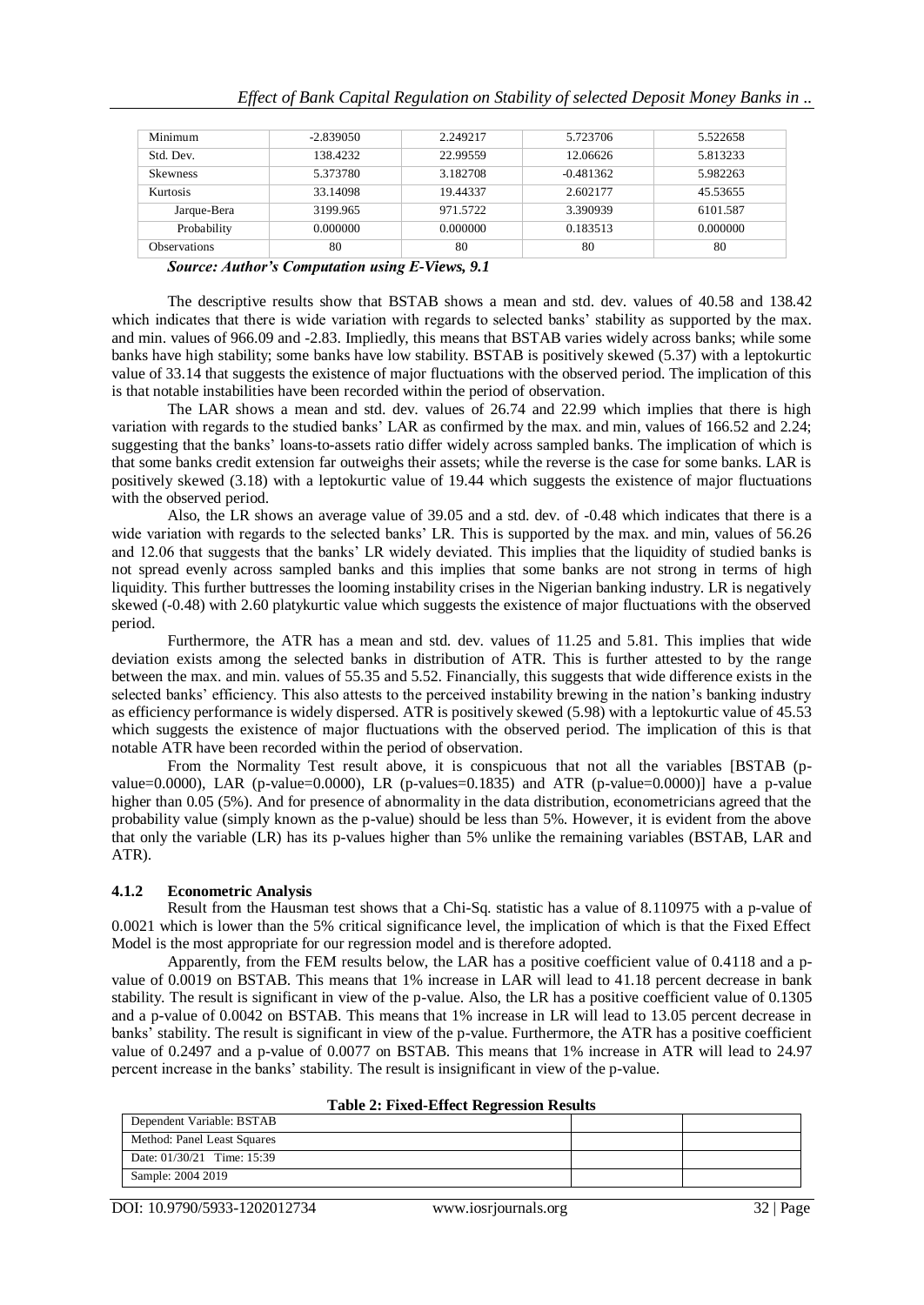| Periods included: 16                    |             |            |             |        |
|-----------------------------------------|-------------|------------|-------------|--------|
| Cross-sections included: 5              |             |            |             |        |
| Total panel (balanced) observations: 80 |             |            |             |        |
|                                         |             |            |             |        |
| Variable                                | Coefficient | Std. Error | t-Statistic | Prob.  |
|                                         |             |            |             |        |
| C                                       | 2.140785    | 0.513316   | 2.219062    | 0.0014 |
| LAR                                     | 0.411875    | 1.129700   | 3.310074    | 0.0019 |
| LR                                      | 0.130541    | 0.810095   | 3.194229    | 0.0042 |
| <b>ATR</b>                              | 0.249732    | 0.406320   | 2.499421    | 0.0077 |

R-squared 0.729951 Adjusted R-squared 0.654179 Prob(F-statistic) 0.000331 *Source: Author's Computation using E-Views, 9.1*

The coefficient of determination,  $R^2 = 0.729$  shows that 72.9 percent of variation in bank stability of the selected banks is explained by the independent variables (capital regulation variables: LAR, LR and ATR). The Adjusted R-square shows that the model could still explain about 65% of banks' stability variations, with the remaining 35% left unaccounted for, though captured by the model the stochastic disturbance term. Durbin Watson statistic indicates the autocorrelation non-existent as depicted by the D.W values of 1.949 that confirms that the residuals are uncorrelated. Overall, the model was statistically significant since the calculated F- value of 9.883 was greater than the critical F-value at 5% level of significance; implying that overall; regression model is statistically significant, valid and fit.

# **4.2 Findings**

Findings from this study showed that liquid asset ratio, loan ratio and asset turnover ratio are critical drivers of capital regulation which is found to have significantly influence on bank stability. Therefore, their null hypotheses were rejected. This result agrees with many empirical studies, Ikpefan et al. (2014) reported that highly capitalized banks positively equity-holders' returns. Also, Konboye and Nteegah (2018) empirically asserted that banks' capital significant influence banks' profitability, implying that, as business capital increase, ceteris paribus, business profit is expected to increase as well. Finding from these studies (Ikpefan et al., 2014; Konboye & Nteegah, 2018) reaffirmed that capital adequacy remains a key driver of bank strength. Regardless of managerial body competence and capability, an ailing bank cannot be revived if it is weakly capitalized. In essence, capital requirement directly envelops bank's investment risk profile, consequently, it affects its profitability target level ability. Thus, the calculus behind capital regulation is to manage/re-structure balance sheet as a result of the empirical and theoretical relationship among bank profitability; core capital ratio and the risk- based capital ratio. Expectedly, capital increase strengthens earnings by reducing expected cost of financial distress including bankruptcy; Akani and Lucky (2015), Onikoyi and Awolusi (2014), Taiwo et al. (2017), Salami and Uthman (2018), Michael, et al. (2018). Also, empirical evidence from the fourth hypothesis shows that there is significant effect of shareholders' funds on banks' deposits. This means that increase in shareholders' funds signals their robustness and this serve as confidence booster to depositors about the safety of their investments with the bank.

Regulating banks' capital through improved assets-to-turnover ratio implies bank's soundness. The implication of this is that, banks cannot give more than they have; therefore, loans and advances extended by banks are function of their capital-base. Thus, the 2004 and 2009 reform exercise which jerked-up the capital of banks were deemed necessary owing to the fact that a well-capitalized bank is capable of withstanding shocks arising from loans defaults. Similar finding was made by Udom and Eze (2018), Micheal et al. (2019), Oyetayo et al. (2019). Also, from the second, it was found that the occasional adjustment to shareholders funds impact on banks' total assets. By this result, it suggests that the volume of assets a bank acquires linearly depends on the bank's shareholders' funds levels (Torbira & Zaagha, 2016). This means that the more banks' shareholders' funds, the more their ability to acquire more and more assets. Usman and Fadipe (2014) and Oleka and Mgbodile (2014) states that shareholders' funds influence bank assets, argues that in the arithmetical sense, shareholders' funds return grow, ceteris paribus, due to reduction in capital proportion declines, because high capital volume engenders higher asset volume. Unlike a poorly capitalized bank, an adequately capitalized bank certainly attracts more public confidence. Amahalu, et. al. (2017) and Olamide (2016) emphasized that banks should be well-capitalized to gain depositors' trust and confidence; as capital base erodes, aggregate assets automatically become weakens. Only a bank that is capital adequate can be liquid enough to be profitable. Corroboratively, Olarewaju and Adeyemi (2015) who found no association between bank's liquidity and profitability. Though this contradicts the position of several works (Onaolapo and Olufemi (2012; Ikpefan, 2013; Yahaya & Bala, 2015; Ugwuanyi and Ewah (2015) that report significant position relation between banks profitability levels and liquidity. This suggests that optimal use of liquidity remains a sine qua non for banks'